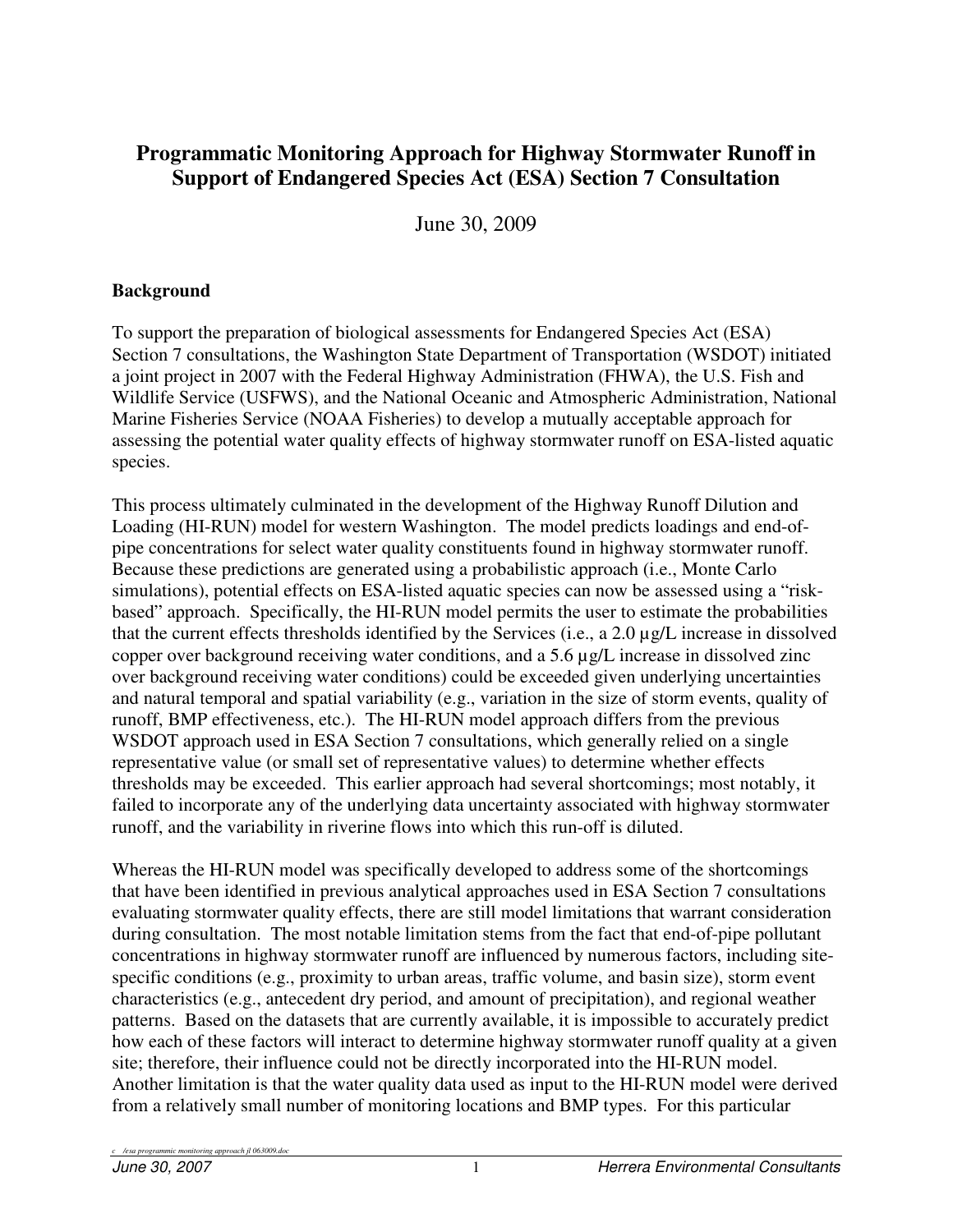application, although these data are considered the most representative available, some extrapolation is required in order to estimate pollutant concentrations across the full range of conditions encountered in western Washington.

In view of these limitations, output from the HI-RUN model is intended to provide a general assessment of the risk of potential water quality impacts to ESA-listed species. The model can be used to assess whether a project may improve or degrade the quality of stormwater runoff originating from a site, and determine the likelihood that fish may be exposed to elevated pollutant concentrations. To compensate for the limitations of the model and the broader uncertainties surrounding pollutant concentrations in highway stormwater runoff, a conservative approach was established for interpreting output from the HI-RUN model. Specifically, a default risk threshold of 5 percent was to be applied when interpreting whether (and where) fish may be exposed to pollutant concentrations exceeding the established effects thresholds.

Although this conservative threshold is implicit in the HI-RUN model, some terms and conditions have been included in recent Biological Opinions that would require project-specific monitoring to meet a varied objectives; sometimes to validate or "ground-truth" model approximations of pollutant loading and end-of-pipe concentrations, sometimes to confirm stormwater discharges will not exceed thresholds for potential water quality effects on ESAlisted species, and sometimes to confirm these same thresholds will not be exceeded beyond a specified distance (i.e., limit of incidental take). However, while the reasons for requiring monitoring have varied, it can be said that in general project-specific monitoring to meet these objectives is not feasible. For example, this monitoring would require collection of a large number of samples to detect changes in receiving water concentrations that are commensurate with the established effects thresholds. In addition, not all projects may meet the conditions necessary to successfully monitor a stormwater BMP. For example, monitoring at some projects may be impossible due to logistical considerations related to access and/or safety. Furthermore, some projects may be unsuitable for monitoring because hydraulic conditions in the associated stormwater conveyance system preclude the use of the required monitoring equipment. None of these project based monitoring limitations can be determined at the time of consultation, they can only be determined after the project has been constructed.

If the accuracy and reliability of HI-RUN model outputs can be assessed programmatically, project-specific terms and conditions for stormwater quality monitoring should be unnecessary. Furthermore, project-specific terms and conditions for monitoring deviate from the intended purpose of the HI-RUN model's development, wherein output from the model was to be used to evaluate the potential for incidental take based on the exceedance of water quality thresholds within the receiving waters, and zones of incidental take would be authorized by the Services based on project-specific constraints.

In order to tie required monitoring back to the process developed for assessing potential effects of highway stormwater runoff (i.e., use of the HI-RUN model), a programmatic rather than project-specific monitoring approach is needed. This document outlines a programmatic approach for consideration by the agencies listed above, and is intended to satisfy the stormwater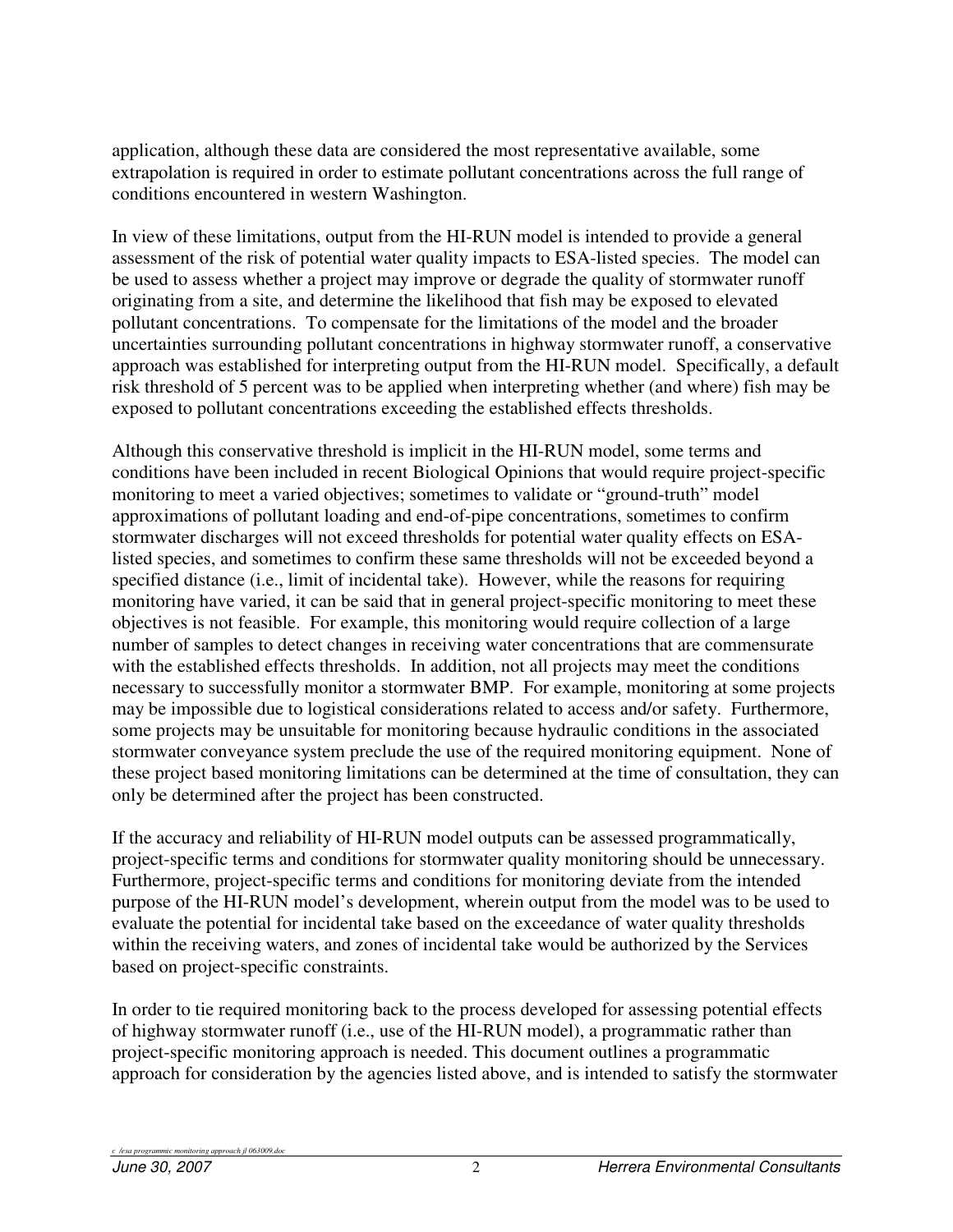quality monitoring needs of future ESA consultations. The specific goals of this monitoring are as follows:

- Obtain additional data for improving the HI-RUN model's predictions for untreated runoff.
- Obtain additional data for improving the HI-RUN model's predictions for treated runoff.

To the extent possible, this monitoring will be coordinated with monitoring obligations specified in WSDOT's recently issued Municipal Stormwater Permit from the Washington State Department of Ecology (Ecology). The following sections provide an overview of the monitoring procedures that would be used to meet each of the goals identified above.

### **Monitoring of Untreated Runoff**

Monitoring of untreated runoff will be performed in connection with monitoring requirements that are specified in Section S7.B of WSDOT's Municipal Stormwater Permit. This monitoring will involve the collection of flow-weighted composite samples at edge of pavement for the analysis of representative pollutants in highway runoff. The data obtained from this monitoring will be used to improve the accuracy of future versions of the model by providing a larger pool of data for characterizing pollutant concentrations in untreated runoff.

Pursuant to requirements of the Municipal Stormwater Permit, a Quality Assurance Project Plan (QAPP) will be developed to provide a detailed description of the sampling procedures that will be used in connection with this monitoring. The following subsections provide a general overview for the following elements of the monitoring design: site selection, sampling procedures, sample timing and frequency, and monitoring parameters.

### *Site Selection*

Sampling will be performed at a total of four sites in Western Washington to characterize pollutant concentrations at edge of pavement. These sites will be selected to meet the following criteria that are specified in Section S7.B.3 of the Municipal Stormwater Permit:

- Two highly urbanized sites  $(\geq 100,000$  annual average daily traffic [AADT])
- One urbanized site  $(\leq 100,000$  and  $\geq 30,000$  AADT)
- One rural site  $(\leq 30,000 \text{ AADT})$

Specific monitoring locations at each site will be established to facilitate the collection of samples from the edge of the pavement or from a location within a pipe conveyance system where stormwater has not passed through a treatment BMP, a vegetated area, or the soil column.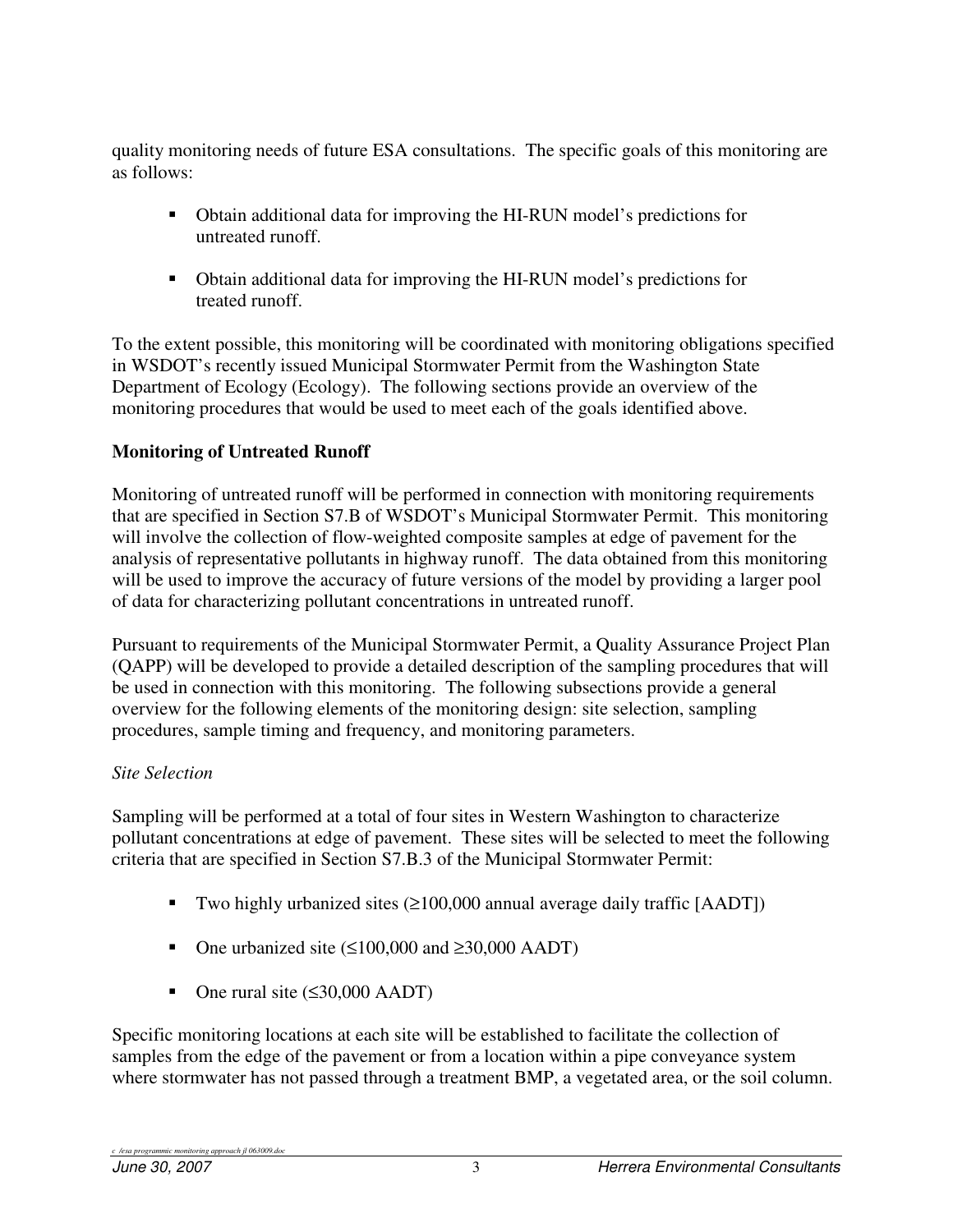In addition to the criteria specified, additional considerations during site selection will include:

- **Traffic safety and site access considerations for field crews.**
- Suitability of site hydraulics for required flow monitoring instrumentation.
- Susceptibility of site to vandalism and/or theft.
- Schedule of road improvements/maintenance projects that might interrupt or interfere with monitoring.

### *Sampling Procedures*

Automated monitoring equipment will be employed for this monitoring to facilitate the collection of flow-weighted composite samples during discrete storm events. Each flowweighted composite sample will generally consist of at least 10 aliquots; however, samples with 7 to 9 aliquots may be considered acceptable if other sampling criteria are met. For storm events lasting less than 24-hours, flow-weighted composite samples will be collected over at least 75 percent of the storm event hydrograph. For storm events lasting longer than 24-hours, flowweighted composite samples will be collected for at least 75 percent of the hydrograph of the first 24-hours of the storm. Grab samples will also be also be collected for selected parameters during each event (see discussion below).

## *Sample Timing and Frequency*

Sampling will initiate by the fall of 2011 and may continue up to the expiration date of the permit (March 4, 2014). Sampling will be conducted during up to 14 qualifying storm events per water year. These storm samples will be distributed throughout the year to reflect the distribution of rainfall between the wet and dry seasons. The goal will be to collect 60-80 percent of the samples during the wet season and 20-40 percent during the dry season. The following criteria will be used to define qualifying storm events for this sampling in the wet and dry seasons, respectively:

A qualifying storm event during the wet season (October 1 through April 30) will meet the following conditions:

- Rainfall depth: 0.20-inch minimum, no fixed maximum
- Rainfall duration: No fixed minimum or maximum<br>Antecedent drv neriod: less than 0.02-inch rain or n
- Antecedent dry period: less than 0.02-inch rain or no surface runoff in the previous 24-hours

A qualifying storm event during the dry season in (May 1 through September 30) will meet the following conditions: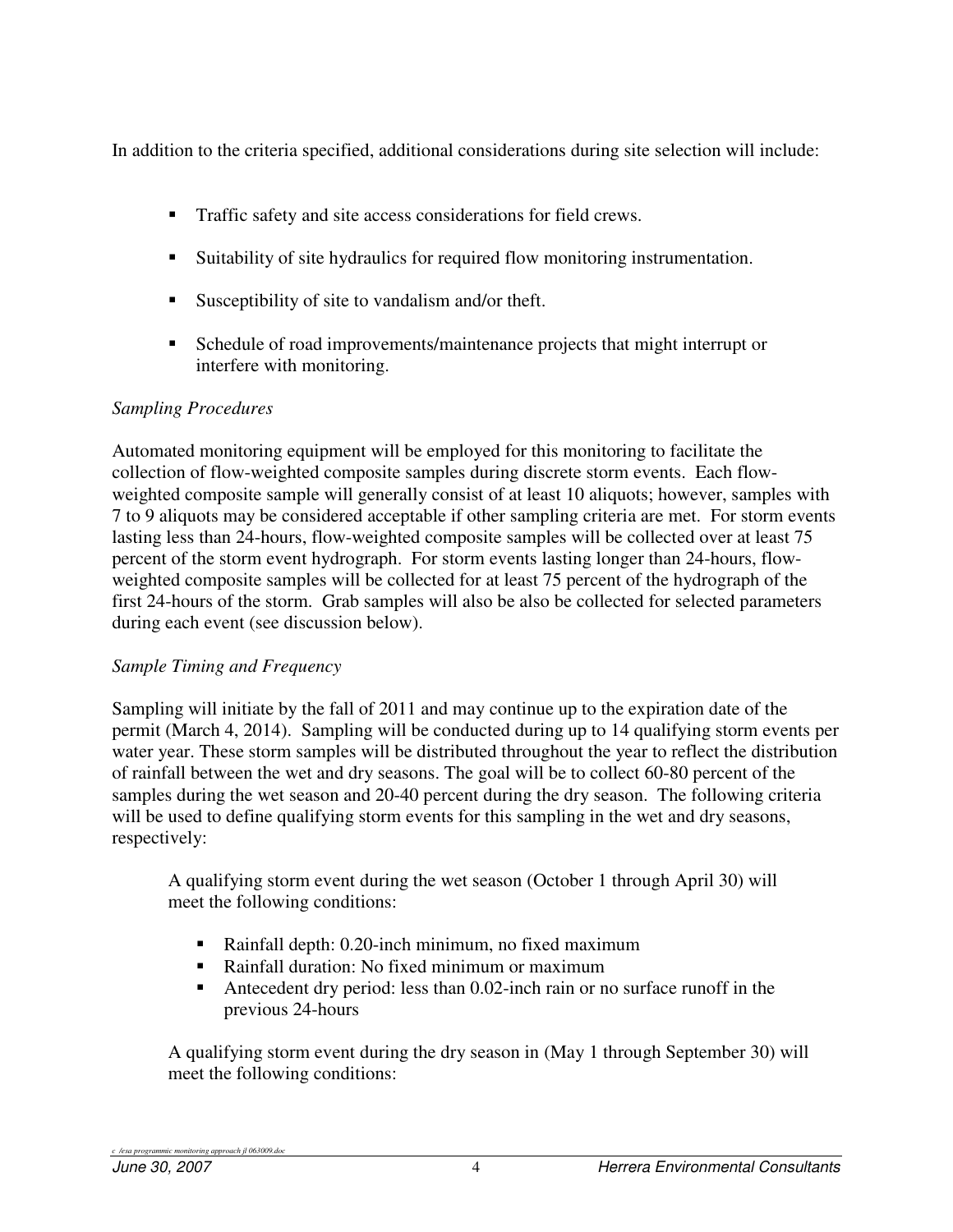- Rainfall depth: 0.20-inch minimum, no fixed maximum
- Rainfall duration: No fixed minimum or maximum
- Antecedent dry period: less than 0.02-inch rain in previous 72 hours

### *Monitoring Parameters*

Flow -weighted composite samples will be analyzed for the following parameters that can be evaluated using the HI-RUN model:

- Total Suspended Solids
- Total and Dissolved Copper
- Total and Dissolved Zinc

(Note: Section S7.B of WSDOT's Municipal Stormwater Permit will require characterization of additional parameters in connection with this monitoring. This full list of parameters is identified in Attachment A to this document.)

## **Monitoring of Treated Runoff**

Monitoring of treated runoff will be performed in connection with monitoring requirements that are specified in Section S7.E of WSDOT's Municipal Stormwater Permit. This monitoring will involve the collection of flow-weighted composite samples at the inlet and outlet of treatment best management practices (BMPs) for highway runoff. The data obtained from the outlet monitoring would be used to improve the accuracy of future versions of the model by providing a larger pool of data for characterizing pollutant concentrations in treated runoff.

Pursuant to requirements of the Municipal Stormwater Permit, a QAPP will be developed to provide a detailed description of the sampling procedures that will be used in connection with this monitoring. The following subsections provide general overview for the following elements of the monitoring design: site selection, sampling procedures, sample timing and frequency, and monitoring parameters.

## *Site Selection*

Monitoring will be conducted at representative BMPs from WSDOT's Highway Runoff Manual (HRM). Monitoring will be performed on at least two different types of treatment BMPs, at no less than two sites per BMP (i.e., at approximately four sites in total). BMPs will be selected from the following treatment categories:

- Basic treatment (suspended solids)
- Enhanced treatment (metals)
- **Metals/Phosphorus treatment**
- Oil control

To ensure successful implementation of the monitoring program, additional considerations will include: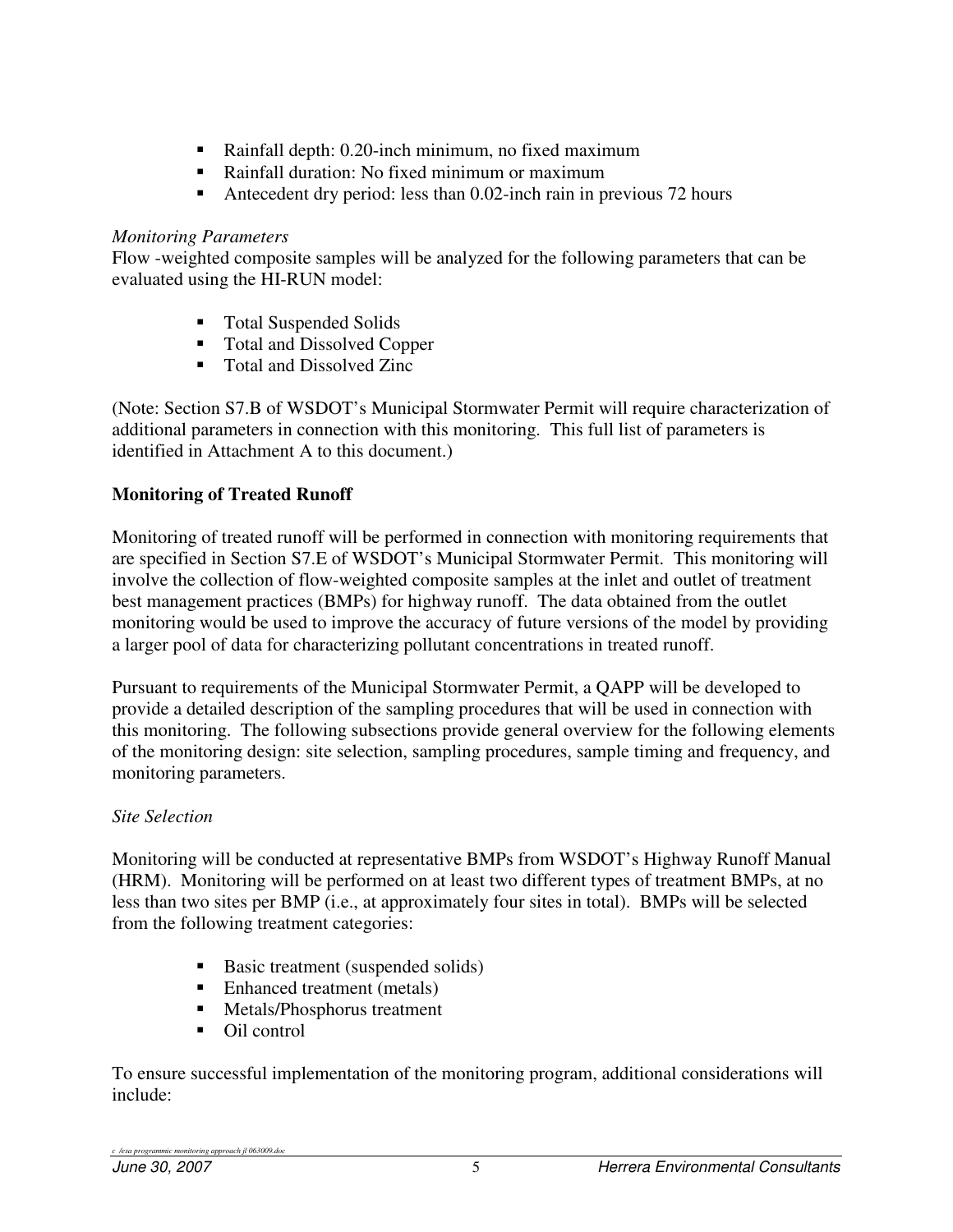- **Traffic safety and site access considerations for field crews.**
- Suitability of site hydraulics for required flow monitoring instrumentation.
- Susceptibility of site to vandalism and/or theft.
- Schedule of road improvements/maintenance projects that might interrupt or interfere with monitoring.

### *Sampling Procedures*

Sampling procedures used for this monitoring will follow guidelines specified in the Technology Evaluation Protocol – Ecology (TAPE) for preparing, implementing and reporting the results of BMP performance monitoring studies. In accordance with these guidelines, automated monitoring equipment will be employed to facilitate the collection of flow-weighted composite samples from the inlet and outlet of each BMP during discrete storm events. As a guideline, each flow-weighted composite sample will consist of at least 10 aliquots and be collected over at least 75 percent of the storm event hydrograph. Grab samples will also be also be collected for selected parameters during each event (see discussion below).

### *Sample Timing and Frequency*

Sampling will initiate by the fall of 2011 and may continue up to the expiration date of the permit (March 4, 2014). Sampling will be conducted during between 12 and 35 qualifying events over this period, depending on the treatment goal that is being assessed for the BMP. The ultimate goal will be to collect a sufficient number of samples to verify the treatment performance of each BMP with 95 percent confidence and 80 percent power. A qualify storm event will meet the following conditions:

- Rainfall depth: 0.15-inch minimum, no fixed maximum
- Rainfall duration: 1-hour
- Antecedent dry period: less than 0.04-inch rain in the previous 6-hours

### *Monitoring Parameters* [See related, previous comments (p. 5).]

Flow -weighted composite samples will be analyzed for the following parameters that can be evaluated using the HI-RUN model:

- Total Suspended Solids
- Total and Dissolved Copper
- Total and Dissolved Zinc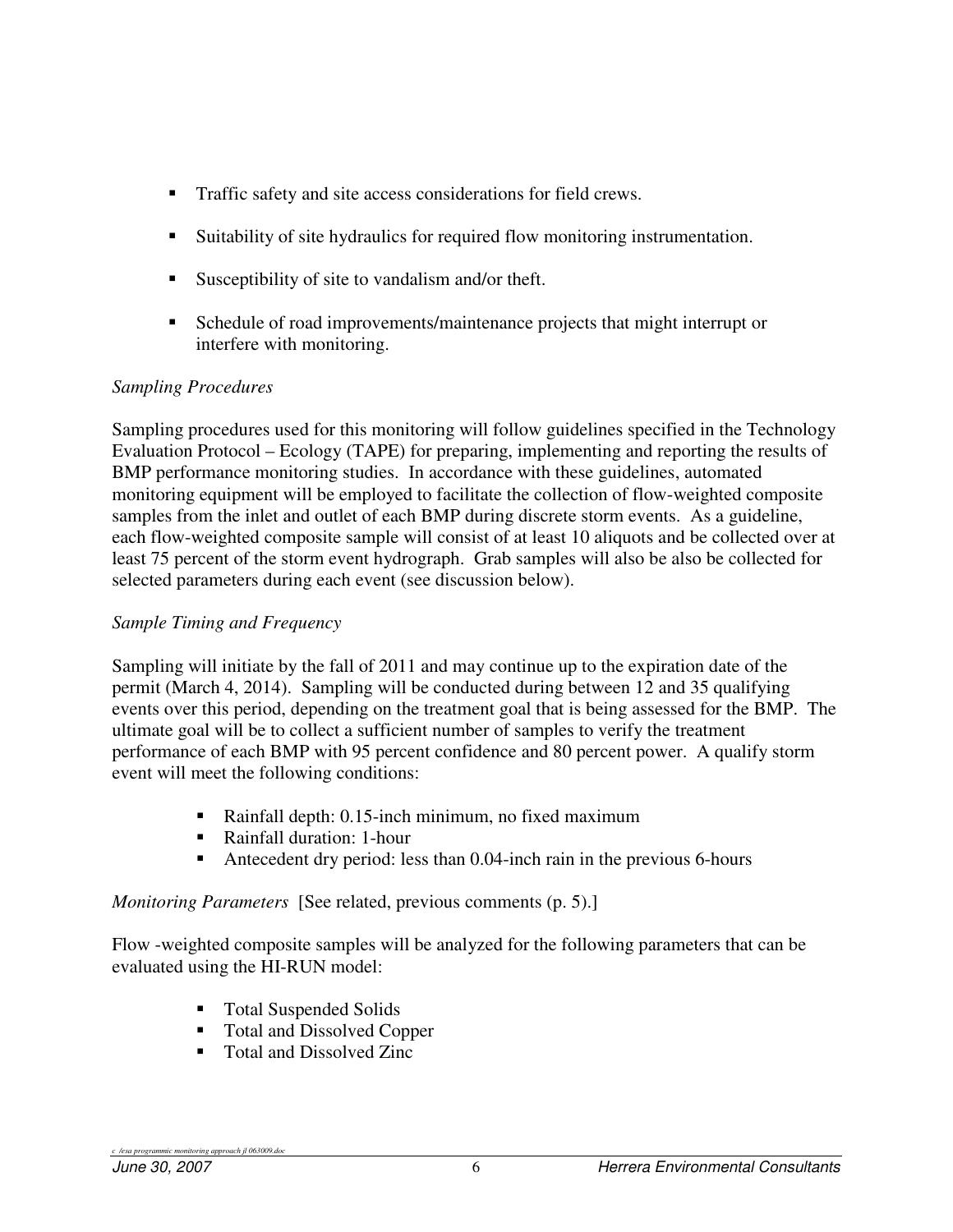(Note: Section S7.E of WSDOT's Municipal Stormwater Permit will require characterization of additional parameters in connection with this monitoring. This full list of parameters is identified in Attachment A to this document.)